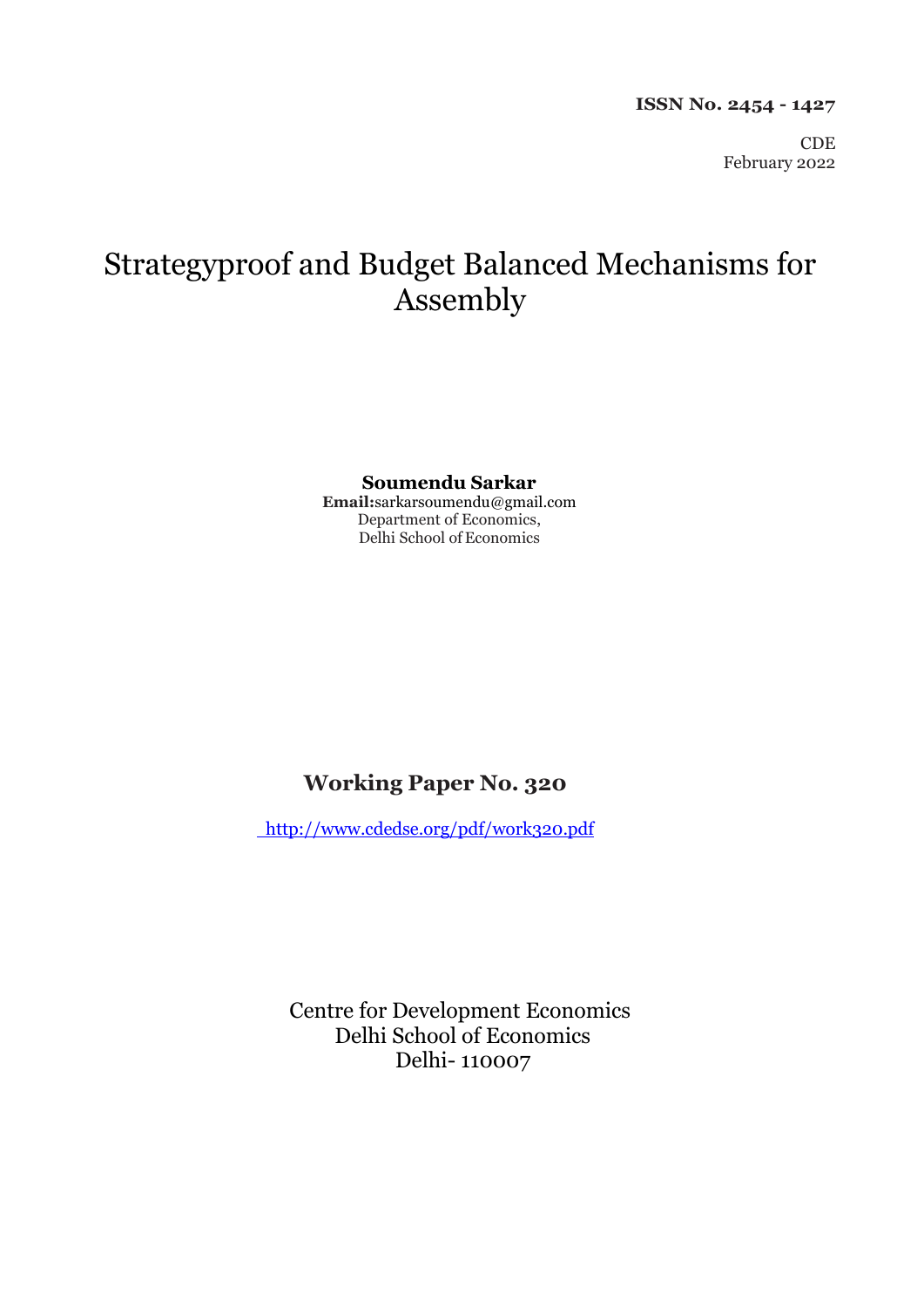# Strategyproof and Budget Balanced Mechanisms for Assembly <sup>∗</sup>

Soumendu Sarkar †

#### Abstract

Assembly is an exchange problem with one buyer and multiple sellers. The buyer wants to purchase multiple items and sellers hold one item each. In applications like land acquisition, the buyer is required to purchase contiguous land plots to realize a project worth any value. This paper characterizes strategyproof, individually rational and budget balanced mechanisms for the assembly problem when the valuations of the agents are private information. It also examines several mechanisms in this class.

JEL Classification: C78, D82

#### 1 INTRODUCTION

In an assembly problem, a buyer wants to acquire a number of items that she can assemble for a project; there are multiple sellers in the market with one unit each. An interesting application of this is the Land Acquisition (LA) problem: it involves the buyer realizing a positive valuation from purchasing at least a specific number of contiguous plots. Physical contiguity of land plots can be modelled using graphs where each node denotes a plot owned by a seller and physical adjacency of a pair of plots is represented by an edge. The buyer realizes a positive valuation if she is able to purchase a fixed number of connected plots, which is represented as a path of fixed length in the graph described. Assembly problems arise in many different contexts other than land acquisition, as described by [Heller](#page-14-0) [\(2008\)](#page-14-0), who refers to these as "gridlock" economies.

If the valuations of the agents were publicly known, then the efficient trading rule would prescribe trade whenever the buyer's valuation is greater than the minimum sum of valuations of sellers with required number of items. When valuations are private, buyer strategically tends to understate her valuation while sellers tend to overstate their

<sup>∗</sup> I thank Professors Arunava Sen and Debasis Mishra for their invaluable advice and encouragement. The usual disclaimer applies.

<sup>†</sup>Email: sarkarsoumendu@gmail.com, Department of Economics, Delhi School of Economics, University of Delhi, New Delhi 110007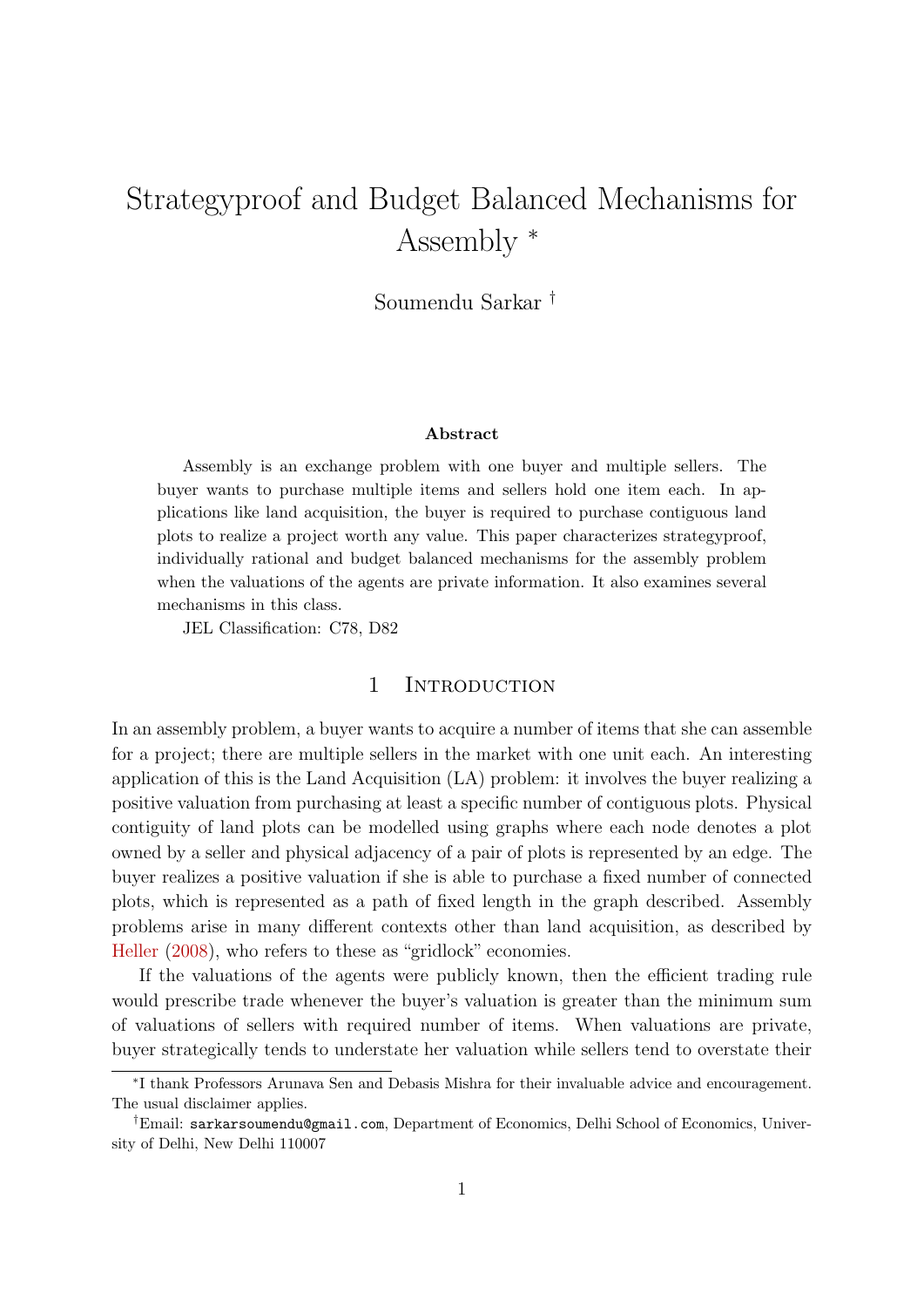valuation. Consequently, some efficient trade opportunities may be lost. The role of a mechanism designer in this context is to come up with mechanisms that satisfy a set of desirable criteria, e.g., truthful reporting, positive payoff from participation, efficiency, and no external budgetary support.

Mechanism design for assembly problem has flavors of the familiar literature on mechanism design in the tradition of [Myerson and Satterthwaite](#page-14-1) [\(1983\)](#page-14-1), who characterize the class of mechanisms satisfying such properties for bilateral exchange. However, unlike the case of the bilateral trade problem, it may be possible to design satisfactory mechanisms in the sense of [Myerson and Satterthwaite](#page-14-1) [\(1983\)](#page-14-1) in assembly problems, provided the number of sellers is greater than the number of plots required. See [Sarkar](#page-15-0)  $(2017)$  for a characterization. But implementation of such a mechanism would require the mechanism designer to have knowledge of the prior on valuations, and thus it would be susceptible to [Wilson](#page-15-1) [\(1987\)](#page-15-1)'s critique. A common approach to prior-free mechanism design is to apply the well-known VCG mechanism (see [Sarkar](#page-15-0) [\(2017,](#page-15-0) [2018\)](#page-15-2)). The VCG mechanism satisfies several of the criteria considered desirable for the success of a mechanism, including efficiency, truthfulness and voluntary participation. But unfortunately, it runs into payment deficits, particularly when the number of sellers is small, and requires external budgetary support. This paper, in contrast, characterizes the class of truthful mechanisms that entail voluntary participation and do not require external budgetary support. Further, it examines some useful mechanisms in this class.

The next section briefly reviews the literature in the area. The third section introduces the notation and preliminary concepts. Section 4 presents the characterization of the class of truthful, individually rational and budget balancing mechanisms for the LA problem. We then discuss a number of mechanisms and their properties in this class.

## 2 LITERATURE

There are two major strands in the literature on assembly problems with strategic agents, one that considers bargaining models where valuations of the agents are publicly known, and the mechanism design models where agents' valuations are their private information.

Even in assembly problems with complete information, sellers may engage in "holdout", i.e., strategic delays unless they get significant share of the surplus that can be generated from successful trade. This may result in outcomes like trade with an inefficient subset of sellers or complete breakdown of negotiations. Several papers have attempted to characterize holdout in assembly problems with land assembly as a prominent application [\(Asami,](#page-13-0) [1985;](#page-13-0) [O'Flaherty,](#page-15-3) [1994;](#page-15-3) [Cai,](#page-13-1) [2000,](#page-13-1) [2003;](#page-13-2) [Menezes and Pitchford,](#page-14-2) [2004;](#page-14-2) [Miceli and Segerson,](#page-14-3) [2012;](#page-15-4) [Roy Chowdhury and Sengupta,](#page-15-4) 2012; Göller and Hewer, [2015;](#page-13-3) [Xiao,](#page-15-5) [2018\)](#page-15-5).

The bilateral trade problem is a special case of the assembly problem involving only one seller with an indivisible item; it has been extensively studied in the mechanism design literature. [Myerson and Satterthwaite](#page-14-1) [\(1983\)](#page-14-1) characterized the class of mechanisms for this problem that satisfy Bayesian incentive compatibility, interim individual rationality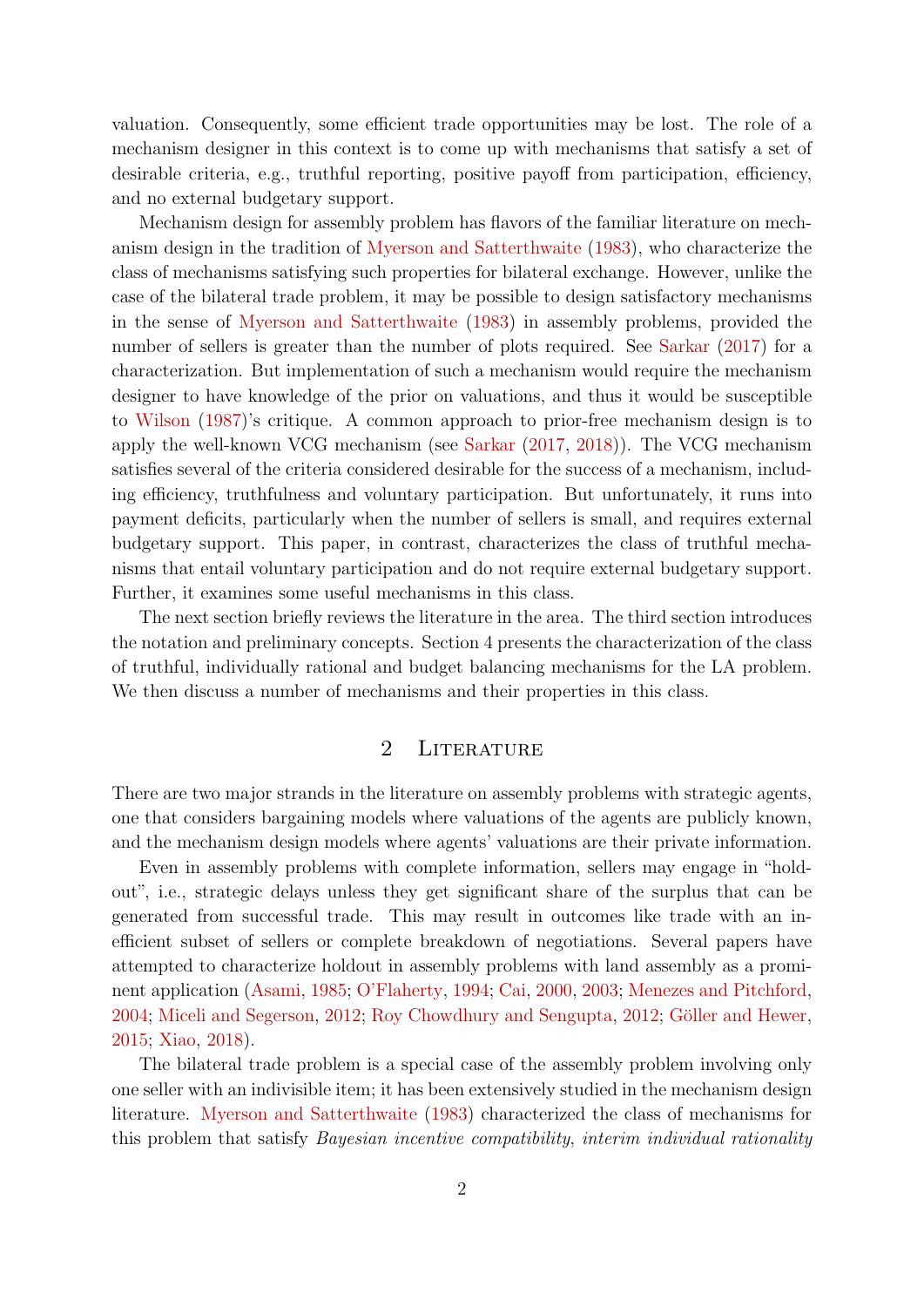and budget balance. They also showed that no mechanism in this class can be ex post efficient and characterized the optimal mechanism in this class which maximizes sum of ex ante payoffs for the two agents. [Sarkar](#page-15-6) [\(2021\)](#page-15-6) characterizes the class of mechanisms for the land acquisition problem that satisfy the criteria put forward by [Myerson and](#page-14-1) [Satterthwaite](#page-14-1) [\(1983\)](#page-14-1), and provides the optimal mechanism in this class. In an earlier paper, [Sarkar](#page-15-0) [\(2017\)](#page-15-0) showed the existence of ex post efficient mechanisms in this class if the number of sellers is greater than the minimum number of items the buyer intends to purchase.

The mechanisms in the class characterized by [Myerson and Satterthwaite](#page-14-1) [\(1983\)](#page-14-1) and its extensions for the assembly problem are dependent on common knowledge of the prior on valuations and are subject to the critique of [Wilson](#page-15-1) [\(1987\)](#page-15-1). An alternative is to replace the requirement of Bayesian incentive compatibility with the stronger notion of dominant strategy incentive compatibility, which is also referred to as strategyproofness. It is well-known that efficient and strategyproof mechanisms, e.g., the VCG mechanisms (see [Krishna](#page-14-4) [\(2002\)](#page-14-4)'s Chapter 5, and also [Sarkar](#page-15-2) [\(2018\)](#page-15-2)) do not satisfy budget balance [\(Hur](#page-14-5)[wicz,](#page-14-5) [1975\)](#page-14-5). Consequently, some efficient trade possibilities have to be dropped in order to attain budget balance with strategyproof mechanisms: e.g., the posted price mechanism in the bilateral trade model by [Hagerty and Rogerson](#page-14-6) [\(1987\)](#page-14-6), or the strategyproof double auction by [McAfee](#page-14-7) [\(1992\)](#page-14-7) in multilateral trade problems with unit demand.

Given the impossibility of obtaining efficiency in [Myerson and Satterthwaite](#page-14-1) [\(1983\)](#page-14-1), many authors have investigated asymptotic efficiency of *second best* mechanisms (e.g., [Satterthwaite and Williams](#page-15-7) [\(1989b,](#page-15-7)[a\)](#page-15-8); [Gresik and Satterthwaite](#page-14-8) [\(1989\)](#page-14-8); [McAfee](#page-14-7) [\(1992\)](#page-14-7); [Rustichini et al.](#page-15-9) [\(1994\)](#page-15-9); [Cripps and Swinkels](#page-13-4) [\(2006\)](#page-13-4); [Fudenberg et al.](#page-13-5) [\(2007\)](#page-13-5); [Williams](#page-15-10) [\(1991\)](#page-15-10) and [Satterthwaite and Williams](#page-15-11) [\(2002\)](#page-15-11) among others.) See the review article by [Jackson](#page-14-9) [\(2000\)](#page-14-9) for elucidation. [Sarkar](#page-15-6) [\(2021\)](#page-15-6) has shown that in the assembly problem, the possibility of asymptotic efficiency of Bayesian incentive compatible mechanisms is intricately linked with the existence of *critical sellers* who belong to every feasible path that the buyer can possible purchase.

Among the recent papers on mechanism design for assembly problems. [Kominers and](#page-14-10) [Weyl](#page-14-10) [\(2011\)](#page-14-10), [Grossman et al.](#page-14-11) [\(2019\)](#page-14-11), [Plassmann and Tideman](#page-15-12) [\(2010\)](#page-15-12), and [Chaturvedi](#page-13-6) [\(2020\)](#page-13-6) offer various second-best solutions to the mechanism design problem when the number of sellers is equal to the number of items required by the buyer. [Kominers](#page-14-12) [and Weyl](#page-14-12) [\(2012\)](#page-14-12) have discussed the combinatorial problem involved in resolution of holdout[.Chaturvedi and Kanjilal](#page-13-7) [\(2021\)](#page-13-7) also implement a mechanism in experimental settings. Our paper covers an important mechanism suggested by [Ghatak and Ghosh](#page-13-8) [\(2011\)](#page-13-8) and one of its shortcomings as noted by [Singh](#page-15-13) [\(2012\)](#page-15-13).

#### 3 Preliminaries

We will use a model of assembly motivated by the land assembly problem where the buyer requires to purchase a set of contiguous plots. There are  $n$  sellers, indexed by  $i$ , each holding one unit of an indivisible good (plot). The  $n$  items are located on a graph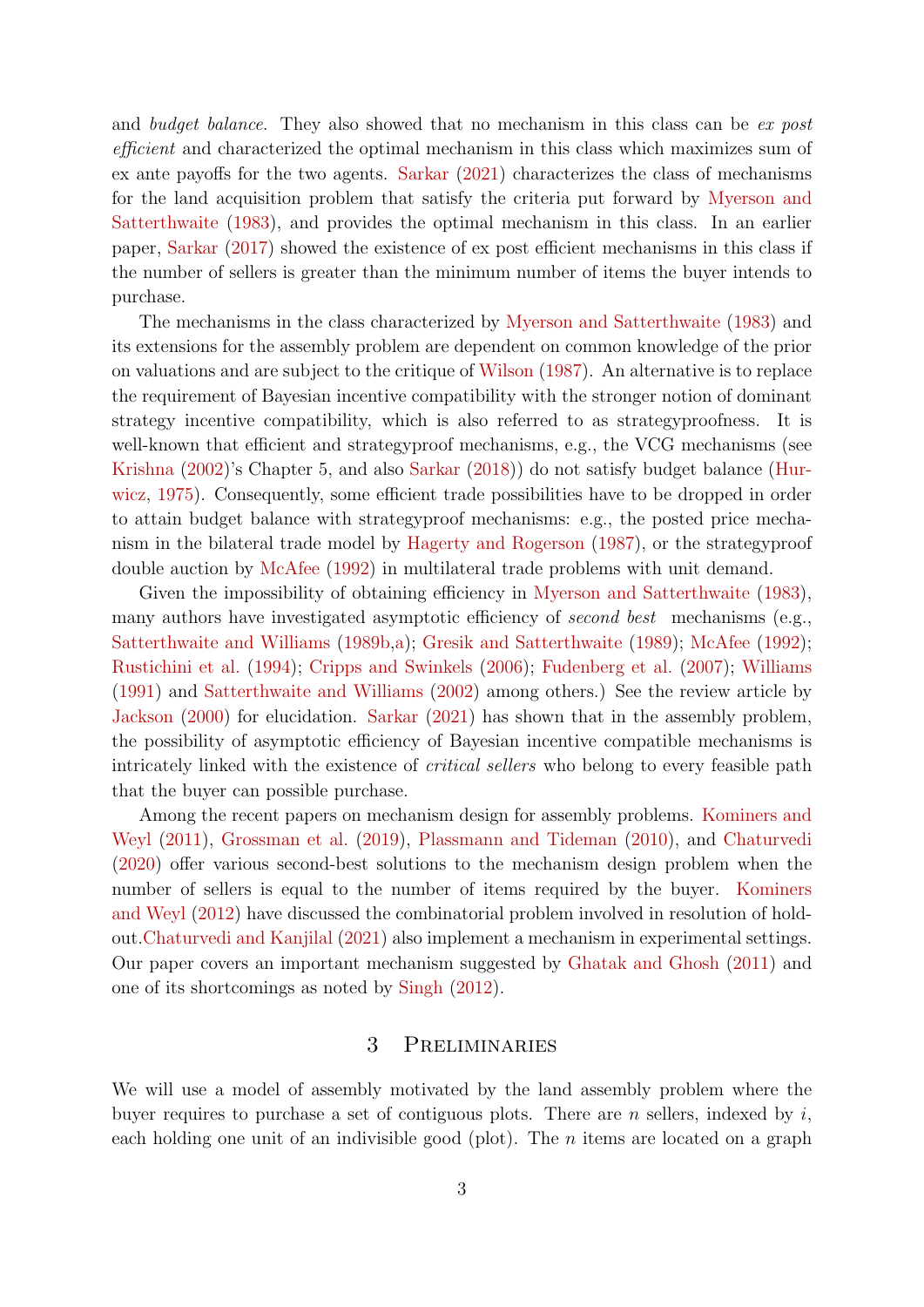$\Gamma = (N, E)$  where N denotes the set of nodes (plots) and E denotes the set of edges. A pair of nodes is connected by a direct edge if the corresponding items can be assembled. A subgraph of Γ which is a sequence of connected nodes is called a path, denoted P. A path P is feasible if it contains k nodes where  $k \leq n$ . A seller is critical if he is in every feasible path in Γ. See Figure [1](#page-4-0) for an illustration (also see [Gupta and Sarkar](#page-14-13) [\(2018\)](#page-14-13) for a comprehensive description of possible graph structures in this context). If the graph contains exactly one feasible path, then all sellers in the feasible path are critical; if the graph contains more than one feasible path, then the graph cannot have more than  $k-1$ critical sellers. Notice that an assembly problem where the buyer is not concerned with contiguity of items can be described as the case corresponding to a complete graph, where all nodes are connected. FOr such graphs, the buyer can assemble any set of k items. The buyer, indexed by 0, has the following valuation pattern: his valuation is  $v_0$  if he purchases items which constitute a path of length k units of the good  $(k \leq n)$  or more, and 0 otherwise. All valuations are positive and private information to the corresponding agents.



<span id="page-4-0"></span>Figure 1: A feasible path in the star graph where  $n = 5$  and  $k = 3$ ; seller 1 is critical.

In a Bayesian model, we usually assume that the valuations of the agents are distributed according to some commonly known prior. We may assume that  $v_0 \in [v_0, \bar{v_0}]$ and distributed according to some cumulative distribution function with positive density on the entire support:  $v_0 \sim G(v_0)$ ; similarly,  $v_i \in [\underline{v}, \overline{v}]$  and  $v_i \stackrel{iid}{\sim} F(v_i)$ ,  $i = 1, ..., n$ . To make things interesting, we do not want values such that trade is always beneficial or it is always bad. Therefore, we may assume that  $k\bar{v} > v_0$  and  $k\bar{v} < \bar{v}_0$ . These distributions can be summarized by a *common prior*, i.e., a joint distribution function  $p$  over all valuation profiles which is common knowledge. The mechanism design literature in the tradition of [Myerson and Satterthwaite](#page-14-1) [\(1983\)](#page-14-1) has mostly considered the case of independently distributed valuations. The collection  $\langle \Gamma, k, p \rangle$  is referred to as an assembly problem.

The buyer and the sellers report their individual valuations or any signal thereof to an auctioneer who decides on a mechanism to allocate the goods in question. Such a mechanism consists of an *allocation rule* and a *transfer rule*. We will consider only *direct* mechanisms where all agents directly report their valuations.

DEFINITION 1 (Allocation Rule) An allocation is any realization of a random vector  $X = (X_0, X_1, \ldots, X_n)$  where  $X_i, i \neq 0$  takes value -1 if trade takes place between the *i*-th seller and the buyer, and 0 otherwise,  $X_0$  is 1 if there exists  $P \in \mathcal{P}$  such that  $X_i = -1$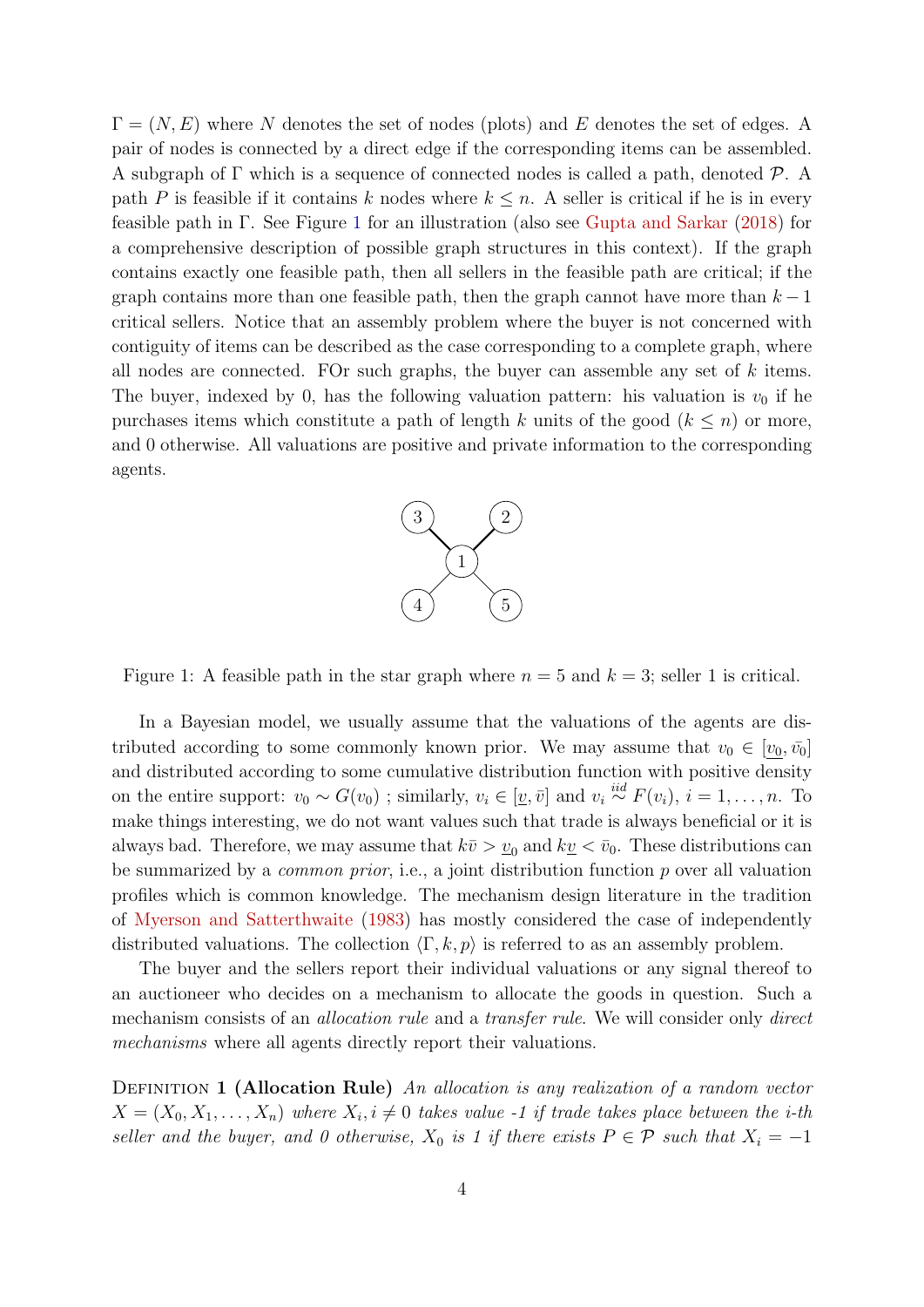for all  $i \in P$ , and 0 otherwise. Let the set of  $2^n$  possible allocations  $\mathbb{X}$ . A (deterministic) allocation rule  $P: [\underline{v_0}, \overline{v_0}] \times [\underline{v}, \overline{v}]^n \to \mathbb{X}$  specifies an allocation for every reported profile of valuations.

DEFINITION 2 (Transfer Rule) Any rule  $t : [v_0, \bar{v_0}] \times [\underline{v}, \bar{v}]^n \to \mathbb{R}^{n+1}$ , relating the valuations of the agents to transfers  $t_i$  gives a transfer rule.

DEFINITION 3 (Direct Mechanism) Any pair  $(P, t)$  is a direct mechanism.

When defining utility of an agent, we will distinguish among the different stages of private information agents have [\(Holmstrom and Myerson,](#page-14-14) [1983\)](#page-14-14). The relevant stage in our context is "ex post", i.e., when agents have reported their valuations and the allocations and transfers have been made.

DEFINITION 4 (Utility) The (ex post) utility of agent j with valuation  $v_i$  reporting  $\hat{v}_i$ under mechanism  $(P, t)$  is

<span id="page-5-0"></span>
$$
U_j(\hat{v}_j, v_{-j}|v_j) = v_j P_j(\hat{v}_j, v_{-j})) - t_j(\hat{v}_j, v_{-j})
$$
\n(1)

where  $v_{-i}$  denotes the n dimensional random vector representing the valuations of agents other than j.

It follows therefore, that the utility of agent  $j$  under honest reporting is

$$
U_j(v_j, v_{-j}) = v_j P_j(v_j, v_{-j}) - t_j(v_j, v_{-j})
$$
\n(2)

DEFINITION 5 (Strategyproofness) A direct mechanism is Dominant Strategy Incentive Compatible or strategyproof if honest reporting is a weakly dominant strategy for every agent, i.e.,

$$
U_j(v_j, v_{-j}) \ge U_j(\hat{v}_j, v_{-j}|v_j) \quad \forall j, v_j, v_{-j}, \hat{v}_j
$$
\n(3)

DEFINITION 6 (Individual Rationality) A given mechanism is (ex post) individually rational if for each agent,

$$
U_j(v_j, v_{-j}) \ge 0 \quad \forall j, v_j, v_{-j} \tag{4}
$$

DEFINITION 7 (Budget Balance) A mechanism  $(P, t)$  satisfies (strong) budget balance if

$$
\sum_{j} t_j(v_j, v_{-j}) = 0 \quad \forall v_j, v_{-j}.
$$
\n
$$
(5)
$$

There is also a weak version of this condition where the equality above is replaced by a weak inequality.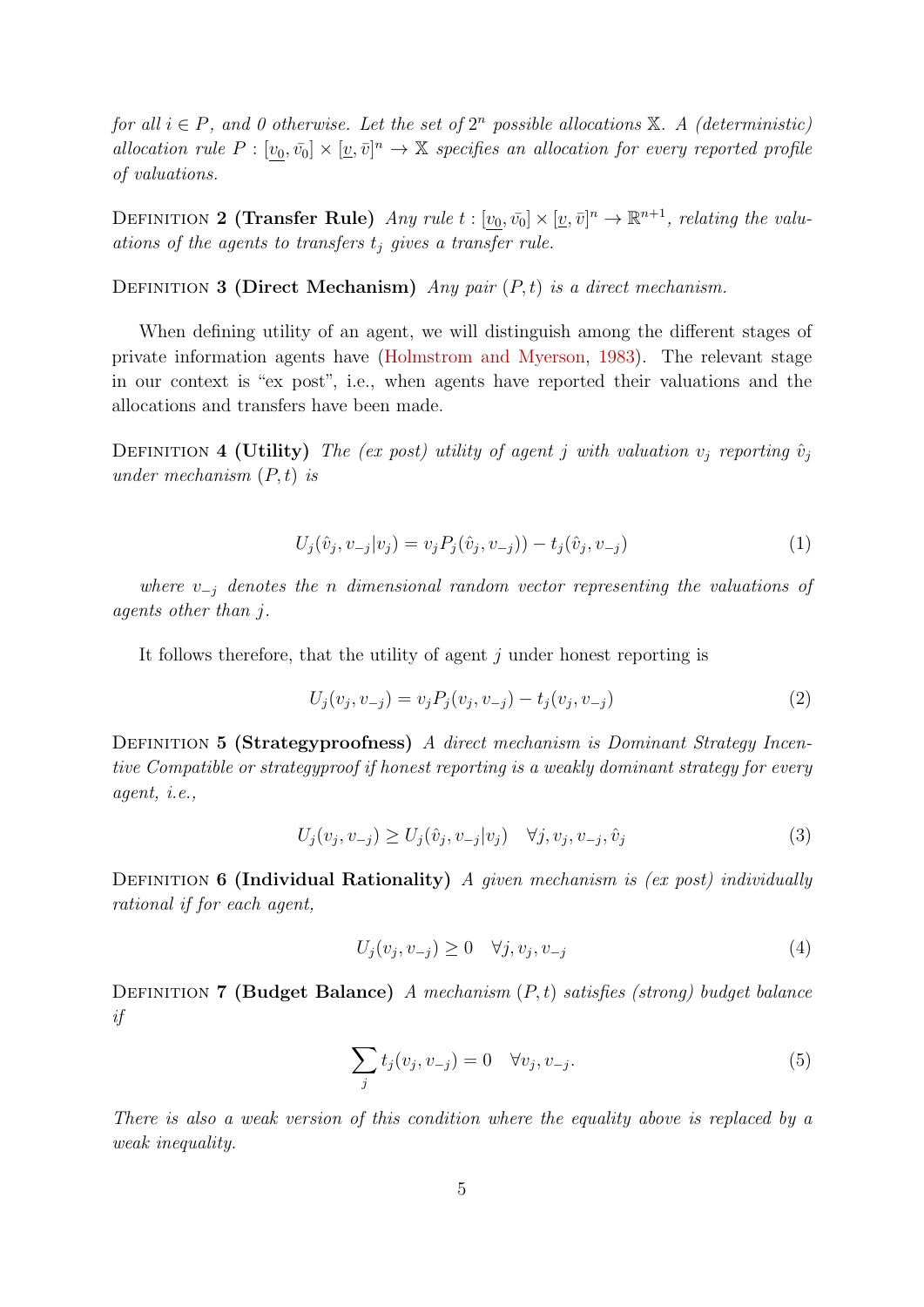The stage where only own valuations are private information to the respective agents is "interim". Here agents calculate payoffs by taking expectation over the unknown valuations of other agents.

DEFINITION 8 (Interim Utility) The interim utility of an agent j with valuation  $v_i$  reporting  $\hat{v}_i$  in mechanism  $(P, t)$  is the expectation of utility in [\(1\)](#page-5-0) taken over the valuations of all other agents:

$$
EU_j(v_j, \hat{v}_j) = v_j E_{-j}(P_j(\hat{v}_j, v_{-j})) - E_{-j}(t_j(\hat{v}_j, v_{-j}))
$$
\n(6)

j and  $E_{-i}(\cdot)$  denotes expectation taken over valuations other than that of the i-th agent.

It follows therefore, that the expected utility of agent  $j$  under honest reporting is

$$
EU_j(v_j) = v_j E_{-j}(P_j(v_j, v_{-j})) - E_{-j}(t_j(v_j, v_{-j}))
$$

The notion of incentive compatibility corresponding to interim payoffs is *Bayesian* Incentive Compatibility.

DEFINITION 9 (Bayesian Incentive Compatibility) A direct mechanism is Bayesian Incentive Compatible or BIC if honest reporting forms a Bayes-Nash equilibrium [\(Harsanyi,](#page-14-15) [1967-1968\)](#page-14-15), i.e.,

$$
EU_j(v_j) \ge EU_j(v_j, \hat{v}_j) \quad \forall j, \forall \hat{v}_j \tag{7}
$$

The participation condition is also modified accordingly.

.

DEFINITION 10 (Interim Individual Rationality) A given mechanism is interim individually rational if for each agent j and for every  $v_i$ ,

$$
EU_j(v_j) \ge 0 \tag{8}
$$

When no agent has realized a valuation, the appropriate concept of utility is the ex ante one.

DEFINITION 11 (Ex Ante Utility) The ex ante utility of an agent j in mechanism  $(P, t)$  is the expectation of utility in [\(1\)](#page-5-0) taken over all possible valuation profiles:

$$
AU_j = E_v(P_j(v_j, v_{-j})) - E_v(t_j(v_j, v_{-j}))
$$
\n(9)

The relevant participation condition becomes as follows.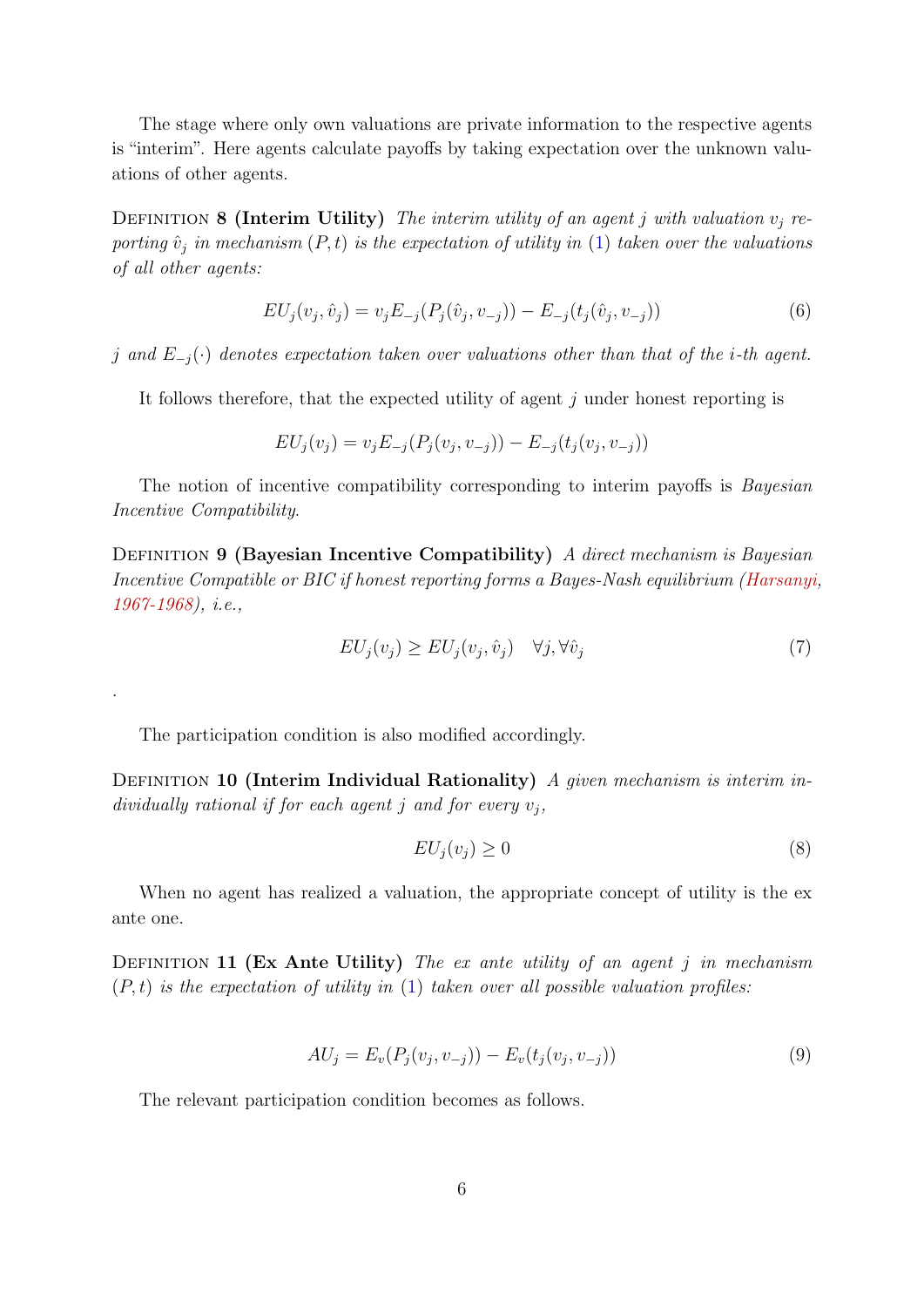DEFINITION 12 (Ex Ante Individual Rationality) A given mechanism is ex ante individually rational if for each agent j,

$$
AU_j \ge 0\tag{10}
$$

We can also distinguish between ex-post, interim and ex-ante concepts of efficiency.

DEFINITION 13 (Efficiency) An allocation rule P is ex post efficient if it results in the highest sum of realized valuations at every profile: for all v,

$$
\sum_{j} v_{j} P_{j}(v) \ge \sum_{j} v_{j} P'_{j}(v) \text{ for any allocation rule } P'. \tag{11}
$$

An allocation rule  $P$  is interim efficient if it results in the highest sum of interim expected valuations at every profile: for all v,

$$
\sum_{j} v_j E_{-j} P_j(v) \ge \sum_{j} v_j E_{-j} P'_j(v) \text{ for any allocation rule } P'. \tag{12}
$$

An allocation rule  $P$  is ex ante efficient if it results in the highest sum of ex ante expected valuations at every profile for all v,

$$
\sum_{j} E_{v}(v_{j}P_{j}(v)) \ge \sum_{j} E_{v}(v_{j}P'_{j}(v)) \text{ for any allocation rule } P' \tag{13}
$$

The following statements [\(Holmstrom and Myerson,](#page-14-14) [1983\)](#page-14-14) can be easily verified:

- A dominant strategy incentive compatible mechanism is also Bayesian incentive compatible, but the converse is not true in general.
- Ex-post individual rationality implies interim individual rationality, which in turn implies ex-ante individual rationality, but none of the converses are true in general.
- Ex-post efficiency implies interim efficiency, which in turn implies ex ante efficiency, but the converses are not true in general.

The set of efficient allocations for an assembly problem is described below. Note that every path  $P$  is a subgraph of Γ. Let us refer to the set of nodes in  $P$  as  $N(P)$ . Given a vector of valuations  $v_0, \ldots, v_n$ , observe that

$$
\sum_{j} v_j P_j(v) = \begin{cases} v_0 + \sum_{i=1}^n v_i X_i \text{ if } \exists \mathcal{P} \subset \Gamma : |N(\mathcal{P})| = k, X_j = -1 \forall j \in N(\mathcal{P});\\ \sum_{i=1}^n v_i X_i \text{ otherwise} \end{cases}
$$

The first term refers to the case when trade takes place with sellers on a feasible path of length k, while the second term refers to the case when trade does not take place with sellers on a feasible path. Notice that  $X_i$ s are negative for every seller i, and  $v_0$  is positive. Therefore the efficient rule which maximizes this sum is specified as follows: trade takes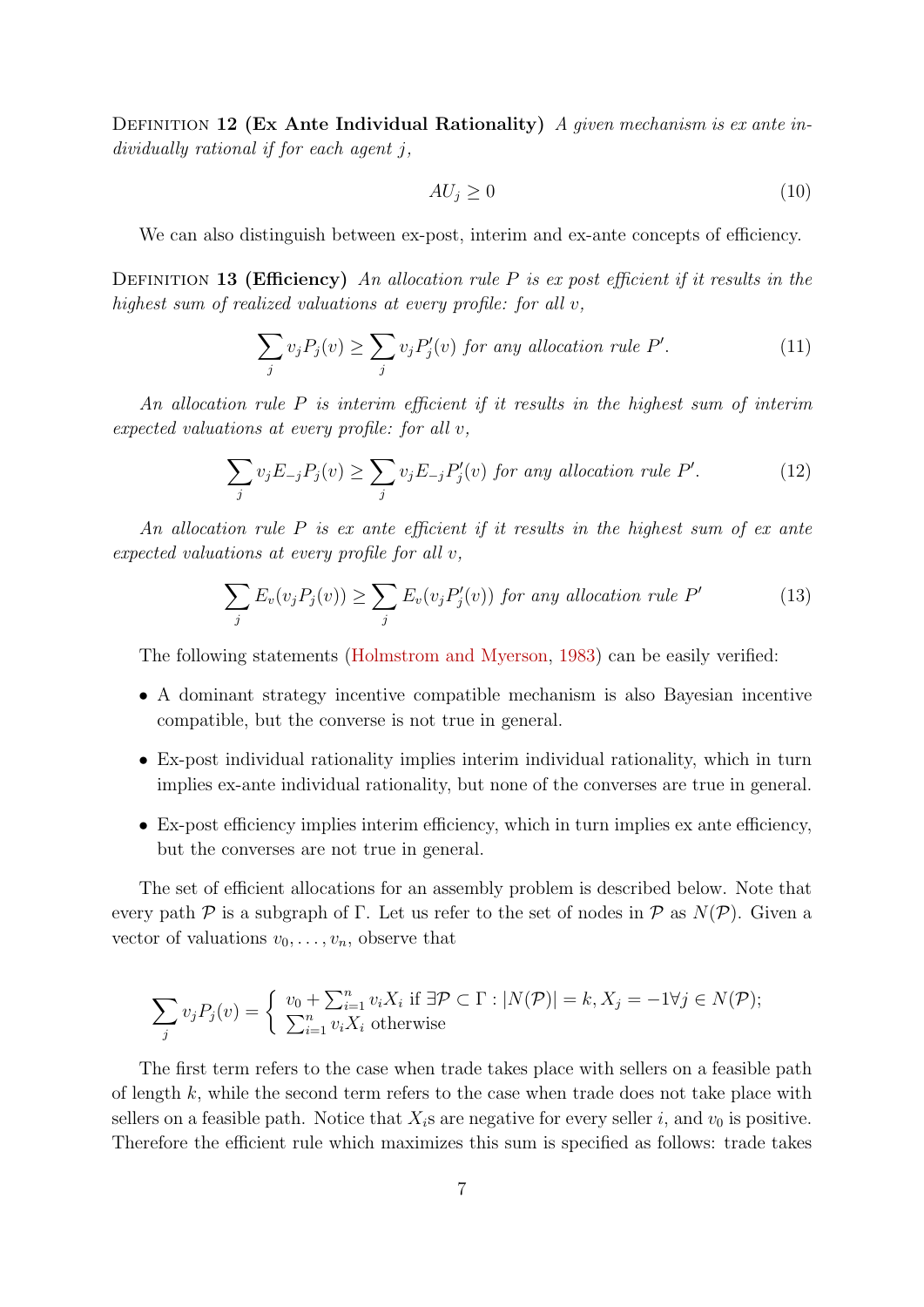place with only the sellers on the feasible path with the lowest sum of reported seller valuations if this sum is less than the buyer's reported valuation; no trade takes place otherwise. We will denote the efficient rule as  $P^*$ .

For a profile of valuations let  $\mathcal{P}^*(v) \subset \Gamma$  represent a path in  $\Gamma$  with the minimum sum of valuations, i.e.,

$$
\sum_{j \in N(\mathcal{P}^*(v))} v_j \le \sum_{j \in N(\mathcal{P}(v))} v_j, \quad \forall P(v) \subset \Gamma
$$

The efficient rule  $P^*$  can then be described as follows:

$$
P_0^*(v) = \begin{cases} 1 \text{ if } v_0 > \sum_{j \in N(\mathcal{P}^*(v))} v_j; \\ 0 \text{ otherwise,} \end{cases}
$$
  

$$
P_i^*(v) = \begin{cases} -1 \text{ if } v_0 > \sum_{j \in N(\mathcal{P}^*(v))} v_j, i \in N(\mathcal{P}^*(v)); \\ 0 \text{ otherwise,} \end{cases}
$$
(14)

For illustration, consider Figure [1](#page-4-0) with 5 sellers and  $k = 3$ . Let the valuations of the sellers holding item represented by nodes 1 through 5 be 1, 2, 3, 4 and 5 respectively. The efficient rule will allow trade between the buyer and the sellers holding items 1, 2 and 3, provided the valuation of the buyer is more than 6.

#### <span id="page-8-0"></span>4 Result

Our main result characterizes the class of mechanisms for assembly problems which satisfy dominant strategy incentive compatibility (DSIC), ex-post individual rationality (EIR), and (strong) budget balance (BB). The result states that such mechanisms involve specifying for each agent a function of the valuations of other agents. Trade takes place at a profile only if two conditions are met. One, the reported valuations of all sellers in some feasible path (and possibly more sellers) must be less than the value of the corresponding functions at this profile. Secondly, consider the values of the functions which exceed the reported valuations of the corresponding sellers — the buyer's reported valuation must be greater than the sum of the values of such functions at this profile.

THEOREM 1 A mechanism for the land acquisition problem  $(P, t)$  is DSIC, BB and EIR if and only if for every agent i there exist positively valued functions  $g_i$  of valuations of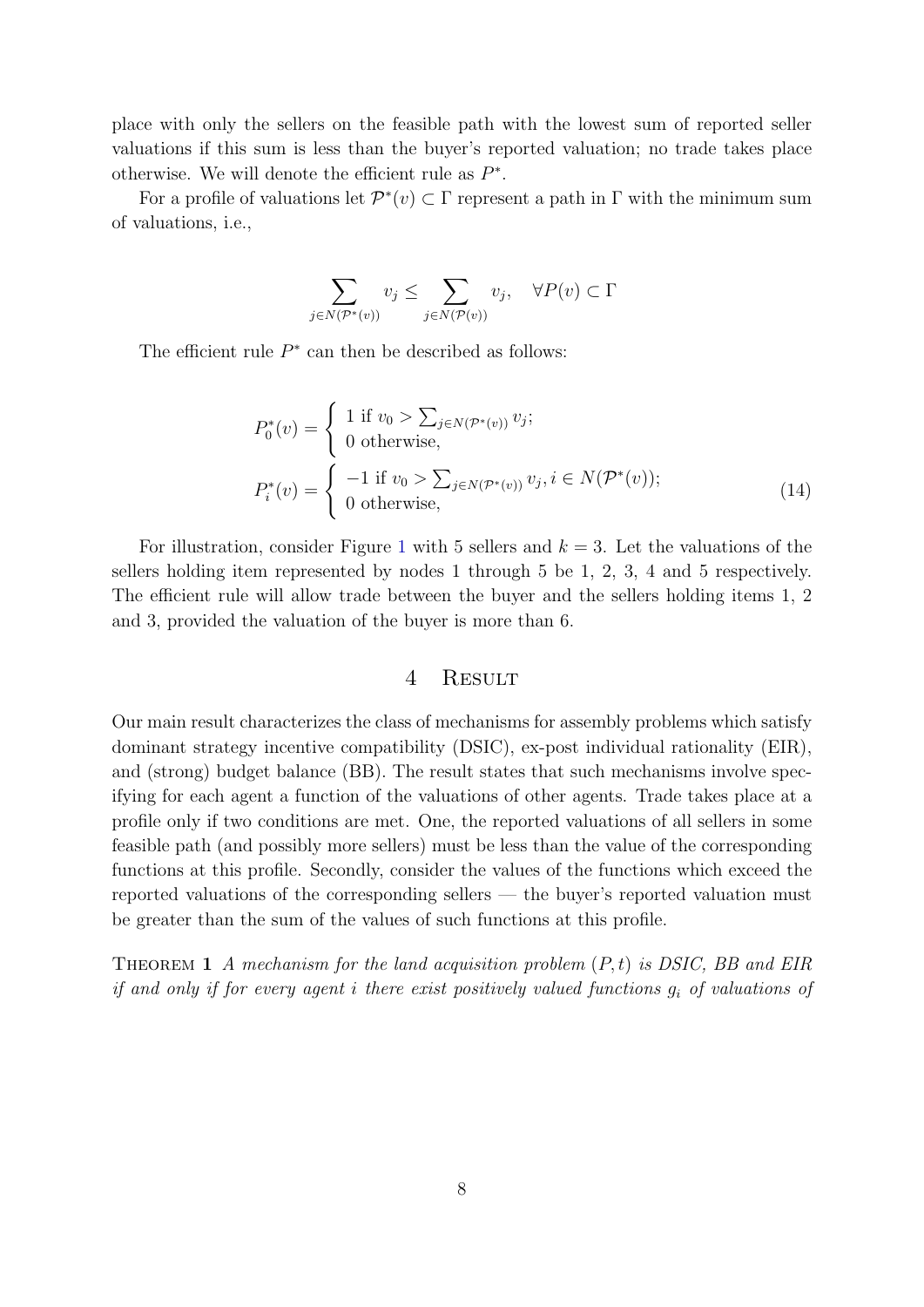agents other than i, such that :

$$
P_0(v) = \begin{cases} 1 & \text{if } v_0 > \sum_{i:v_i \le g_i(v_{-i})} g_i(v_{-i}) \text{ and } \exists \mathcal{P} \subset \Gamma : v_i \le g_i(v_{-i}) \forall i \in N(\mathcal{P});\\ 0 & \text{otherwise} \end{cases}
$$
  
\n
$$
P_i(v) = \begin{cases} -1 & \text{if } v_i \le g_i(v_{-i}), v_0 > \sum_{i:v_i \le g_i(v_{-i})} g_i(v_{-i}) \text{ and } \exists \mathcal{P} \subset \Gamma : v_i \le g_i(v_{-i}) \forall i \in N(\mathcal{P});\\ 0 & \text{otherwise} \end{cases}
$$
  
\n
$$
t_0(v) = \begin{cases} \sum_{i:v_i \le g_i(v_{-i})} g_i(v_{-i}) & \text{if } v_0 > \sum_{i:v_i \le g_i(v_{-i})} g_i(v_{-i}) \text{ and } \exists \mathcal{P} \subset \Gamma : v_i \le g_i(v_{-i}) \forall i \in N(\mathcal{P});\\ 0 & \text{otherwise} \end{cases}
$$
  
\n
$$
t_i(v) = \begin{cases} -g_i(v_{-i}) & \text{if } v_i \le g_i(v_{-i}), v_0 > \sum_{i:v_i \le g_i(v_{-i})} g_i(v_{-i}) \text{ and } \exists \mathcal{P} \subset \Gamma : v_i \le g_i(v_{-i}) \forall i \in N(\mathcal{P});\\ 0 & \text{otherwise} \end{cases}
$$
  
\n(15)

Proof: The sufficient part is relatively easy: at every profile, the buyer's payoff is weakly increasing in her valuation report while the sellers' payoffs are weakly decreasing in corresponding valuation reports. Consequently, it is a weakly dominant strategy for all agents to report truthfully. Budget balance and individual rationality is maintained by construction. We prove the necessary part in seven steps.

Step 1: An ex-post budget balanced mechanism must have the property

<span id="page-9-1"></span>
$$
\sum_{j \in \{0, 1, \dots, n\}} t_j(v) = 0 \quad \forall v.
$$
 (16)

Therefore,

$$
t_0(v) = -\sum_{j \in \{1, \dots, n\}} t_j(v) \quad \forall v.
$$
 (17)

Step 2: By EIR,

$$
v_j P_j(v) - t_j(v) \ge 0 \quad \forall j, v \tag{18}
$$

For the sellers  $j \in \{1, \ldots, n\}$ ,  $P_j(v) \in \{0, -1\}$ . Therefore, for  $j \in \{1, \ldots, n\}$ , we must have

$$
t_j(v) \le 0 \quad \forall v \tag{19}
$$

Step 3: By steps 1 and 2,

$$
t_0(v) \ge 0 \quad \forall v. \tag{20}
$$

**Step 4:** By steps 2 and 3, for all  $j$  and  $v$ ,

$$
t_j(v) = 0 \quad \text{if } P_j(v) = 0 \tag{21}
$$

**Step 5:** Let us suppose that a  $(P, t)$  is DSIC. Then for any two types of agent j, say,  $v_i$ and  $v'_j$ , we must have:

<span id="page-9-0"></span>
$$
v_j P_j(v_j, v_{-j}) - t_j(v_j, v_{-j}) \ge v_j P_j(v'_j, v_{-j}) - t_j(v'_j, v_{-j})
$$
\n(22)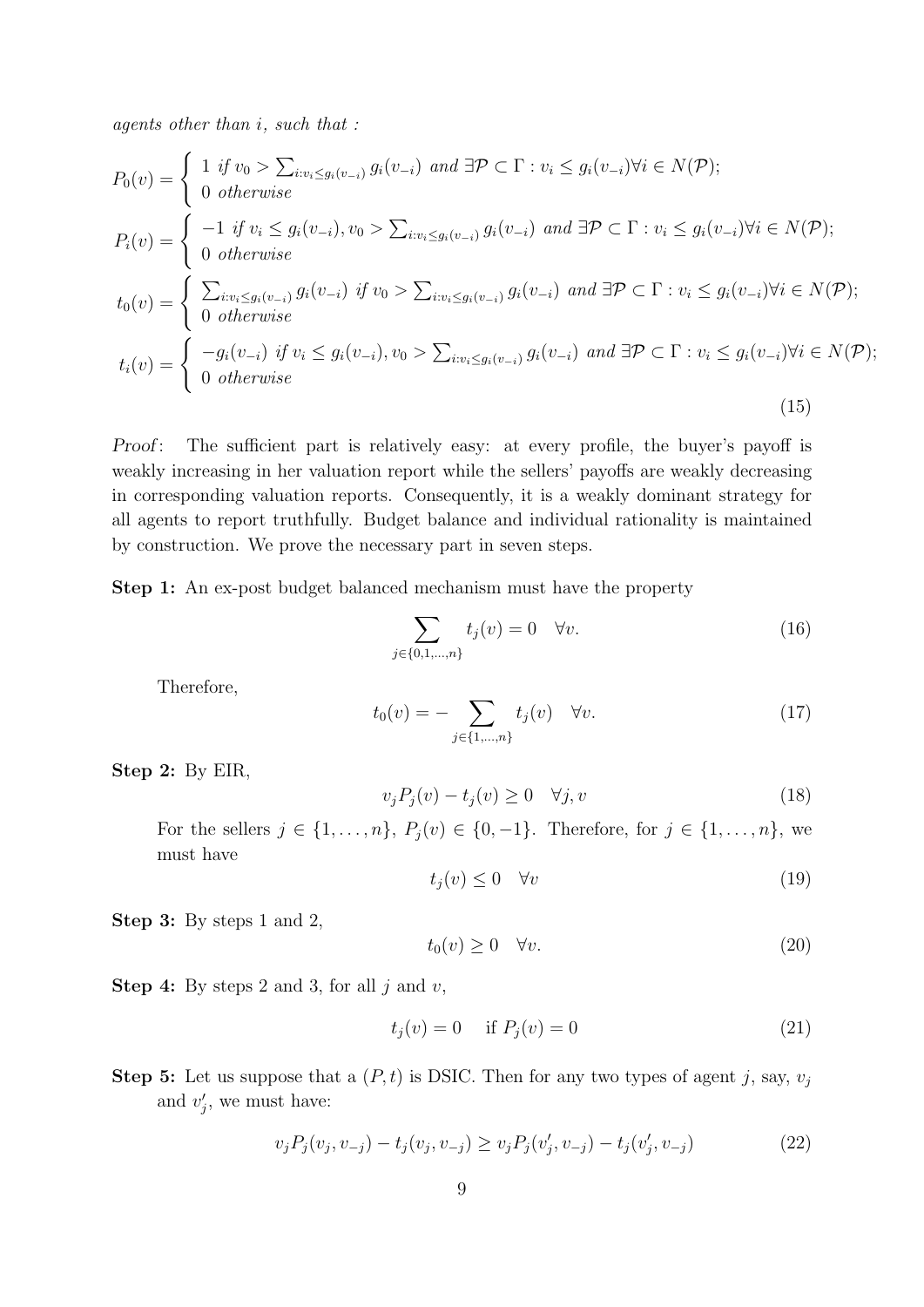<span id="page-10-0"></span>
$$
v'_{j}P_{j}(v'_{j}, v_{-j}) - t_{j}(v'_{j}, v_{-j}) \ge v'_{j}P_{j}(v_{j}, v_{-j}) - t_{j}(v_{j}, v_{-j})
$$
\n(23)

From  $(22)$ , we get

<span id="page-10-1"></span>
$$
v_j P_j(v_j, v_{-j}) - v_j P_j(v'_j, v_{-j}) \ge t_j(v_j, v_{-j}) - t_j(v'_j, v_{-j})
$$
\n(24)

From  $(23)$ , we get

<span id="page-10-2"></span>
$$
t_j(v_j, v_{-j}) - t_j(v'_j, v_{-j}) \ge v'_j P_j(v_j, v_{-j}) - v'_j P_j(v'_j, v_{-j})
$$
\n(25)

From  $(24)$  and  $(25)$ , we get:

$$
v_j P_j(v_j, v_{-j}) - v_j P_j(v'_j, v_{-j}) \ge v'_j P_j(v_j, v_{-j}) - v'_j P_j(v'_j, v_{-j})
$$
  
\n
$$
\Rightarrow (v_j - v'_j)[P_j(v_j, v_{-j}) - P_j(v'_j, v_{-j})] \ge 0
$$

which implies that  $v_j \geq v'_j$  if and only if  $P_j(v_j, v_{-j}) \geq P_j(v'_j, v_{-j})$ . Also note that, if  $P_j(v_j, v_{-j}) = P_j(v'_j, v_{-j})$ , then by [\(22\)](#page-9-0),  $t_j(v'_j, v_{-j}) \ge t_j(v_j, v_{-j})$ , and by [\(23\)](#page-10-0),  $t_j(v_j, v_{-j}) \ge t_j(v'_j, v_{-j}),$  so that  $t_j(v_j, v_{-j}) = t_j(v'_j, v_{-j}).$ 

**Step 6:** Consider seller *i*. For him,  $P_i$  is -1 or 0 depending on the reports of other agents. Therefore, for each  $v_{-i}$  we can partition the range of his valuation in two sets:

$$
\{v_i|P_i(v_i, v_{-i}) = -1\}, \quad \{v_i|P_i(v_i, v_{-i}) = 0\}
$$

Therefore we can define  $g_i(v_{-i}) = \inf \{v_i | P_i(v_i, v_{-i}) = 0\}$ , so that  $P_i(v) = -1$  if  $v_i \leq$  $g_i(v_{-i})$  and 0 otherwise. Now, let  $t_i^1(v_{-i})$  be the payment when  $P_i(v_i, v_{-i}) = -1$  and let  $t_i^0(v_{-i})$  be the payment when  $P_i(v_i, v_{-i}) = 0$ . Let  $v_i > g_i(v_{-i})$  and  $v'_i \leq g_i(v_{-i})$ . By  $(22)$ ,

$$
-t_i^0(v_{-i}) \ge -v_i - t_i^1(v_{-i})
$$
\n(26)

By [\(23\)](#page-10-0),

$$
-v'_{i} - t_{i}^{1}(v_{-i}) \ge -t_{i}^{0}(v_{-i})
$$
\n(27)

 $\blacksquare$ 

Therefore, if  $v_i = g_i(v_{-i}) + \epsilon$  and  $v'_i = g_i(v_{-i}) - \epsilon$ , we have,

$$
-g_i(v_{-i}) + \epsilon - t_i^1(v_{-i}) \ge -t_i^0(v_{-i})
$$
  

$$
\ge -g_i(v_{-i}) - \epsilon - t_i^1(v_{-i})
$$

Taking  $\epsilon \to 0$ , we get,

$$
-g_i(v_{-i}) - t_i^1(v_{-i}) = -t_i^0(v_{-i})
$$

Since by step 4,  $t_i^0(v_{-i}) = 0$ , we must have  $t_i^1(v_{-i}) = -g_i(v_{-i})$ .

Step 7: For the buyer, steps 4 and an argument similar to step 6 yield the expressions for  $t_0^0$  and  $t_0^1$ . Note that the sum of transfers must be independent of the valuation of the buyer at every profile where trade takes place.

The implications of the structure of this class of mechanisms are discussed in the next section.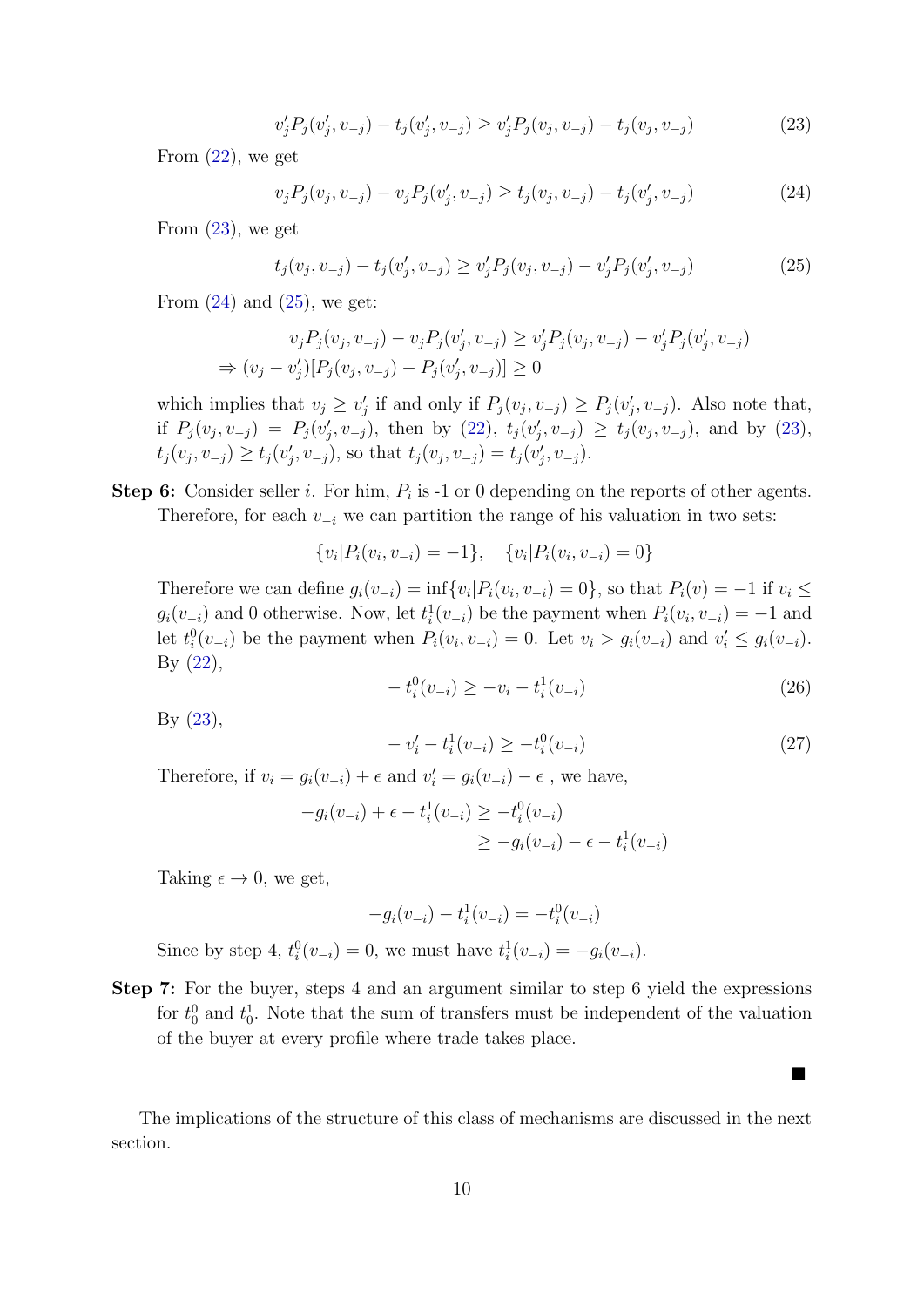#### 5 Discussion

#### 5.1 Efficiency

It is easy to see that no strategyproof mechanism satisfying budget balance and ex post individual rationality can be efficient by comparing the efficient allocation rule [\(14\)](#page-8-0) and the allocation rule specified in  $(15)$ . The g functions corresponding to sellers who trade at any efficient allocation must involve  $v_0$  in a way that their sum cannot be independent of  $v_0$ . However, as will be discussed below, certain mechanisms in this class may realize almost every efficient trade as the number of sellers become large.

#### 5.2 Posted Price Mechanisms

An important sub-class of the mechanisms discussed above use constant g functions. These are referred to as posted price mechanisms. These are the only strategyproof, individually rational and budget balanced mechanisms in the bilateral trade problem. In this problem, our theorem suggests that we must have

$$
g_0(v_1) = g_1(v_0) \ge 0
$$

which is only possible when these functions are equal to a fixed non-negative real number at every profile. More generally, the constants can be so chosen to allow trade only when it is efficient. For instance, in a problem where the buyer wants to purchase 2 items from 3 sellers, a posted price mechanism may be specified as follows: trade takes place whenever the sum of the two lowest reported valuations is less than 2c and the buyer's reported valuation is greater than 2c, no trade takes place otherwise. The buyer would pay  $c$  to each of the successful sellers. Notice that this mechanism only allows trade at profiles where  $v_0 > 2c \ge v_{11} + v_{21}$ , where  $v_{1i}$  represents the *j*-th lowest valuation reported. It is efficient to trade at such profiles. But the mechanism will not trade at some profiles where trade is efficient, e.g.,  $2c \ge v_0 > v_{11} + v_{21}$ .

### 5.3 Mechanism by [Ghatak and Ghosh](#page-13-8) [\(2011\)](#page-13-8)

Consider the following mechanism when any subset containing k items out of  $n (k < n)$ results in a positive valuation for the buyer: trade takes place with the sellers reporting the lowest k valuations if the buyer's reported valuation  $v_0$  is greater than  $kv_{[k+1]}$ ; the buyer pays  $kv_{[k+1]}$  and each of the k successful sellers receive  $v_{[k+1]}$ . This mechanism is in the class characterized by [\(15\)](#page-9-1). It realizes trade at all profiles where  $v_0 > kv_{[k+1]}$  where it is efficient, but forgoes efficient trade opportunities when  $kv_{[k+1]} \geq v_0 > \sum_{i=1}^k v_{[i]}$ . If the valuations of the sellers are distributed independently and identically over some bounded interval and the buyer's valuation is also bounded, as assumed in the Bayesian model referred to on p. 4, we can show that the probability of trade approaches 1 (see [Sarkar](#page-15-2) [\(2018\)](#page-15-2) p. 43 for an argument). Although [Ghatak and Ghosh](#page-13-8) [\(2011\)](#page-13-8) suggested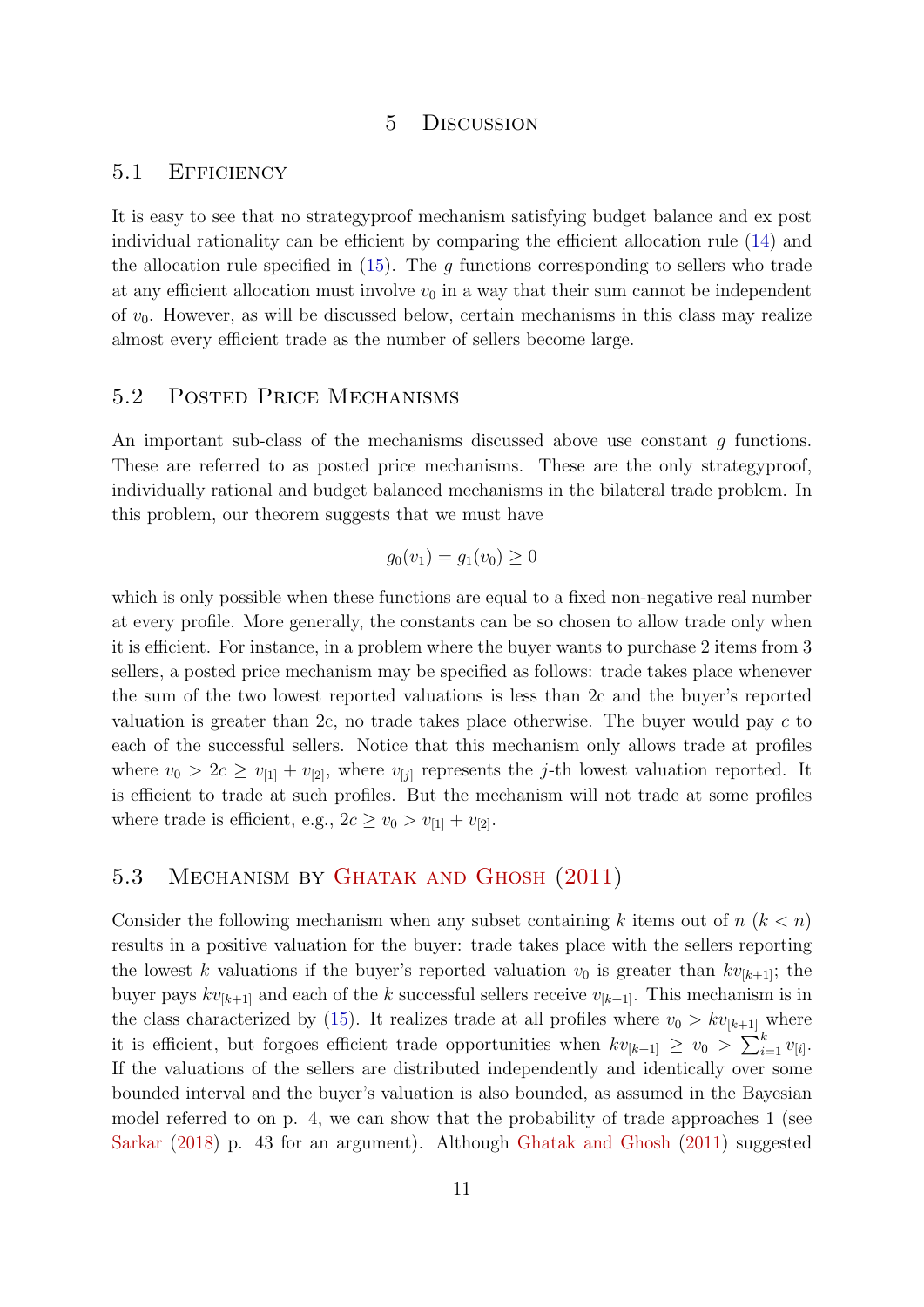this mechanism in the context of land assembly, as pointed out by [Singh](#page-15-13) [\(2012\)](#page-15-13), this mechanism may not be strategyproof in the presence of critical sellers. This point is elaborated below.

#### 5.4 Mechanism design in the presence of critical sellers

Consider the LA problem where the buyer wants to purchase a set of items (land plots) that are represented by a path of length  $k$  in a graph with  $n$  nodes. Recall that a set of sellers are critical if they lie on every such feasible path. In the following example, where  $n = 4$  and  $k = 3$ , sellers 2 and 3 are critical in this sense. Suppose the valuations of the sellers 1 through 4 are 1, 2, 3 and 4 respectively, and buyer's valuation is 10. Here the  $k + 1$ -th lowest valuation is 4. The mechanism by [Ghatak and Ghosh](#page-13-8) [\(2011\)](#page-13-8) described above is no longer strategyproof: seller 3 can report 6, in which case it will be the highest valuation, and realize a payment of 6, instead of 4.



Figure 2: A line graph with critical sellers 2 and 3;  $k = 3$ 

It is useful to revisit the class of mechanisms in [\(15\)](#page-9-1) in this context once again: when no contiguity requirement is present, the mechanism presented in the previous subsection is strategyproof as the sellers corresponding to the highest  $n-k$  valuations are excluded from trade. Thus the transfer functions for every seller is independent of his own valuation. On the other hand, when contiguity requirement is present, this mechanism fails to satisfy strategyproofness as critical sellers must be present in any successful trade. This problem can be overcome by specifying a posted-price mechanism, where the g function for every seller is a constant. Another way out is to spell out seller-specific transfers as functions of valuations reported by other sellers, e.g.,  $q_1(v_2, v_3, v_4)$ ,  $q_2(v_3, v_4, v_5)$  etc. in the example presented above.

### 5.5 Optimality

In a Bayesian model, mechanisms are often compared in terms of the ex -ante welfare (sum of ex-ante utilities). For instance, [Myerson and Satterthwaite](#page-14-1) [\(1983\)](#page-14-1) showed that the double-auction mechanism due to [Chatterjee and Samuelson](#page-13-9) [\(1983\)](#page-13-9) maximizes exante welfare in the bilateral trade model when valuations of the buyers are independently distributed over [0, 1] interval. Their exercise essentially consisted of characterizing a condition on allocation rules for mechanisms satisfying Bayesian incentive compatibility, interim individual rational and budget balance, and maximizing the ex-ante welfare over all mechanisms satisfying this condition. The resulting mechanism is called the optimal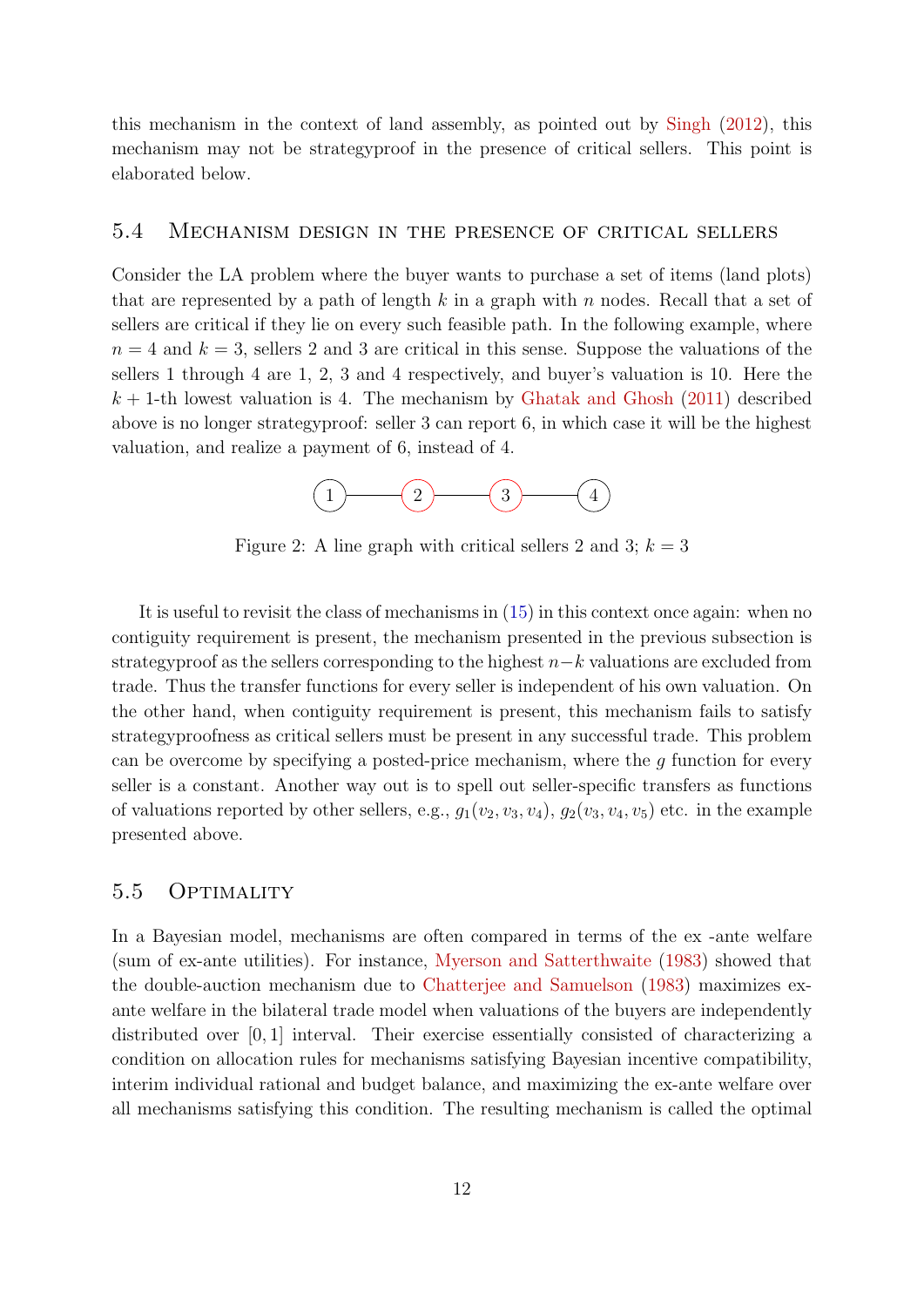mechanism. Notice that mechanisms described in [\(15\)](#page-9-1) also satisfy the conditions of [My](#page-14-1)[erson and Satterthwaite](#page-14-1) [\(1983\)](#page-14-1). Consequently, the ex-ante welfare in these mechanisms are obtainable when valuations are distributed over bounded intervals with pre-defined densities. Further, it is bounded above by the ex-ante welfare obtainable in the optimal mechanism for the model.

In these Bayesian settings with known prior, one useful approach to construct suitable mechanisms is to consider parametric forms of  $q$  functions described in  $(15)$ , and find the parameter values that maximize ex-ante welfare. For instance, if we consider the class of posted-price mechanisms, where the  $g$  functions are constants, we can find the values of these constants which maximize ex-ante welfare. Consider the case with only one seller. The posted price mechanism with price  $\frac{1}{2}$  maximizes ex-ante welfare among all DSIC, BB and IR mechanisms when values are distributed iid  $U[0, 1]$ . Similarly, if these g functions are affine, with constant coefficients, the values of these constant coefficients which maximizes ex-ante welfare can be derived.

#### **REFERENCES**

- <span id="page-13-0"></span>Asami, Y. (1985): "A game-theoretic approach to the division of profits from economic land development," Regional Science and Urban Economics, 18, 233–246.
- <span id="page-13-1"></span>Cai, H. (2000): "Delay in multilateral bargaining under complete information," Journal of Economic Theory, 93, 260–276.
- <span id="page-13-2"></span> $\sim$  (2003): "Inefficient Markov Perfect Equilibria in Multilateral Bargaining," *Eco*nomic Theory.
- <span id="page-13-9"></span>CHATTERJEE, K. AND W. SAMUELSON (1983): "Bargaining under Incomplete Information," Operations Research, 31, 835–851.
- <span id="page-13-6"></span>Chaturvedi, R. (2020): "Fairness and partial coercion in land assembly," Games and Economic Behavior, 120, 325–335.
- <span id="page-13-7"></span>Chaturvedi, R. and K. Kanjilal (2021): "Experimental analysis of a land assembly mechanism," Journal of Behavioral and Experimental Economics, 91, 101680.
- <span id="page-13-4"></span>Cripps, M. W. and J. M. Swinkels (2006): "Efficiency of Large Double Auctions," Econometrica, 74, 47–92.
- <span id="page-13-5"></span>FUDENBERG, D., M. MOBIUS, AND A. SZEIDL (2007): "Existence of equilibrium in large double auctions," Journal of Economic Theory, 133, 550–567.
- <span id="page-13-8"></span>Ghatak, M. and P. Ghosh (2011): "The Land Acquisition Bill: A Critique and a Proposal," Economic & Political Weekly, 46, 65.
- <span id="page-13-3"></span>GÖLLER, D. AND M. HEWER (2015): "Breakdown in multilateral negotiations," Journal of Economic Theory, 157, 478–484.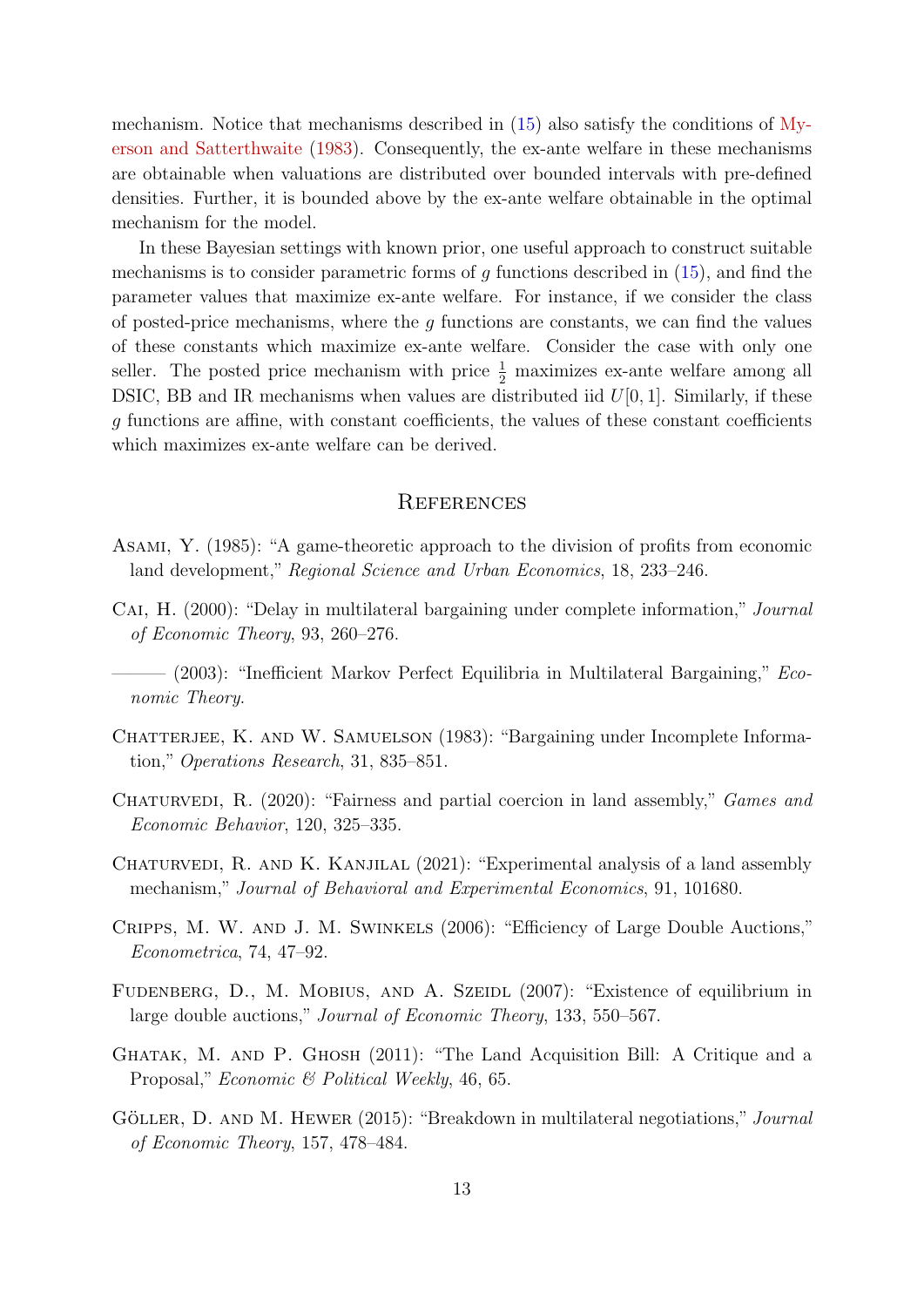- <span id="page-14-8"></span>Gresik, T. A. and M. A. Satterthwaite (1989): "The Rate at Which a Simple Market Converges to Efficiency as the Number of Traders Increase: An Asymptotic Result for Optimal Trading Mechanism," Journal of Economic Theory, 48, 304–332.
- <span id="page-14-11"></span>Grossman, Z., J. Pincus, P. Shapiro, and D. Yengin (2019): "Second-best mechanisms for land assembly and hold-out problems," Journal of Public Economics, 175, 1–16.
- <span id="page-14-13"></span>Gupta, D. and S. Sarkar (2018): "Bargaining for Assembly," Tech. rep., Working Paper.
- <span id="page-14-6"></span>HAGERTY, K. M. AND W. P. ROGERSON (1987): "Robust Trading Mechanisms," Journal of Economic Theory, 42, 94–107.
- <span id="page-14-15"></span>Harsanyi, J. C. (1967-1968): "Games with Incomplete Information played by Bayesian Players," Management Science, 14, 159–182, 321–334, 486–502.
- <span id="page-14-0"></span>Heller, M. (2008): The Gridlock Economy: How Too Much Ownership Wrecks Markets Stops Innovation, and Costs Lives, Basic Books.
- <span id="page-14-14"></span>Holmstrom, B. and R. B. Myerson (1983): "Efficient and Durable Decision Rules with Incomplete Information," *Econometrica*, 51, 1799–1819.
- <span id="page-14-5"></span>Hurwicz, L. (1975): "On the existence of allocation systems whose manipulative Nash equilibria are pareto-optimal," in 3rd World Congress of the Econometric Society.
- <span id="page-14-9"></span>JACKSON, M. O. (2000): "Mechanism theory," The Encyclopedia of Life Support Systems.
- <span id="page-14-10"></span>Kominers, S. D. and E. G. Weyl (2011): "Concordance among holdouts," in Proceedings of the 12th ACM conference on Electronic commerce, ACM, 219–220.
- <span id="page-14-12"></span>- (2012): "Holdout in the assembly of complements: A problem for market design," The American Economic Review, 102, 360–365.
- <span id="page-14-4"></span>Krishna, V. (2002): Auction Theory, Academic Press.
- <span id="page-14-7"></span>McAfee, R. P. (1992): "A Dominant Strategy Double Auction," Journal of Economic Theory, 56, 434–450.
- <span id="page-14-2"></span>Menezes, F. and R. Pitchford (2004): "A Model of Seller Holdout," Economic Theory.
- <span id="page-14-3"></span>Miceli, T. J. and K. Segerson (2012): "Land assembly and the holdout problem under sequential bargaining," American Law and Economics Review, 14, 372–390.
- <span id="page-14-1"></span>MYERSON, R. AND M. SATTERTHWAITE (1983): "Efficient Mechanisms for Bilateral Trading," Journal of Economic Theory, 29, 265–281.